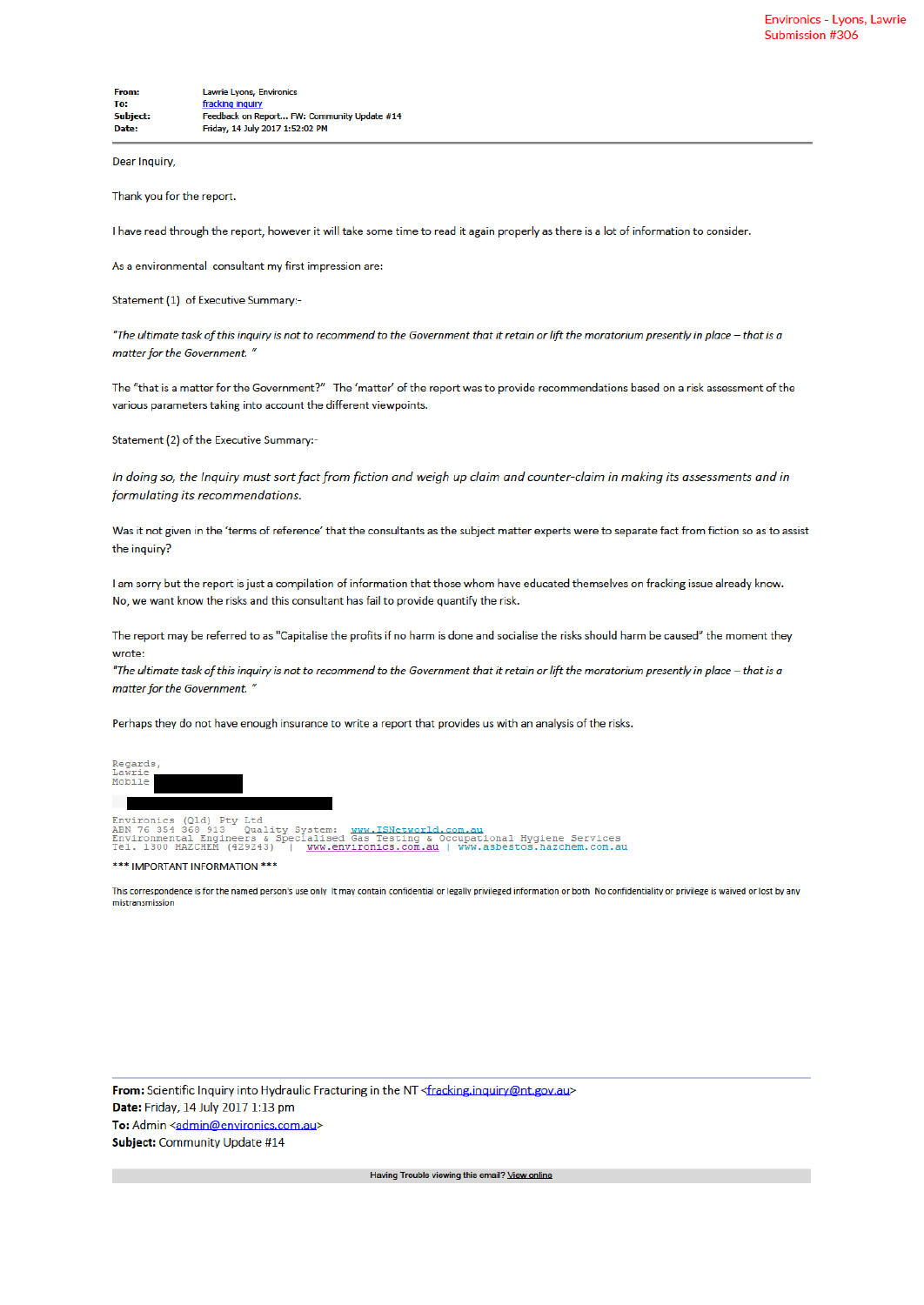

## **Community Update #14**

The independent Scientific Inquiry into Hydraulic Fracturing of Onshore Unconventional Reservoirs in the Northern Territory released its Interim Report today.

The Interim Report is available to view online: frackinginquiry.nt.gov.au.

The Inquiry Chair, Justice Rachel Pepper, said the Interim Report is a significant piece of work for the Inquiry. The report details the activities undertaken by the Inquiry Panel to date and its preliminary analysis of some of the risks and benefits of hydraulic fracturing for shale gas in the Northern Territory.

"The Inquiry has undertaken a considerable amount of work since it began in December last year and it is important that the Inquiry provides an update to Territorians," Justice Pepper said.

"The first stage of public hearings and community consultation conducted in March 2017 was focussed on identifying the risks and issues of hydraulic fracturing for shale gas in the Northern Territory. A total of 293 submissions were received by the Inquiry so far, 37 public hearings were conducted and the Inquiry visited 17 towns and communities across the Territory, as well as numerous other stakeholder engagement activities.

"As a result of this consultation process, additional risks have been identified and taken into account by the Panel, which are outlined in the Interim Report.

"The Interim Report also sets out a methodology for assessing the risks and determining whether they can be mitigated to an acceptable level by appropriate regulatory safeguards.

"The Interim Report examines the risks identified within the themes of water, land, air, public health, Aboriginal People and their culture, social impacts, economic impacts and regulatory reform, and makes some preliminary observations about those risks, including the likelihood and consequence of some of those risks occurring and what further information or analysis is required.

"Some preliminary assessments include, for example, that the reinjection of waste water into groundwater should not be allowed.

"In many cases, however, the Panel's interim assessment is that more data is required before the risks can be fully assessed."

Justice Pepper said the Inquiry had opened registrations last week for its next round of public hearings in Darwin, Alice Springs, Katherine and Tennant Creek, which will take place between 31 July and 10 August 2017.

"The next stage of public hearings is important in order for the Inquiry Panel to fill some of the information gaps and obtain more evidence for its risk assessments going forward," Justice Pepper said.

"The Inquiry will be calling on some stakeholders to provide additional information at the public hearings, however, the Inquiry welcomes any organisation, stakeholder or member of the public who wants to present information or evidence to the Panel."

Participants will have the option of 30 or 60 minute time allocations to present and respond to questions from the Inquiry.

The hearing schedule is:

- 31 July 2017: Darwin Hearing Darwin Convention Centre
- 1 August 2017: Darwin Hearing Darwin Convention Centre
- 2 August 2017: Darwin Hearing Darwin Convention Centre
- 3 August 2017: Alice Springs Hearing Alice Springs Convention Centre
- 4 August 2017: Alice Springs Hearing Alice Springs Convention Centre
- 8 August 2017: Katherine Hearing Godinymayin Yijard Rivers Arts and Culture Centre